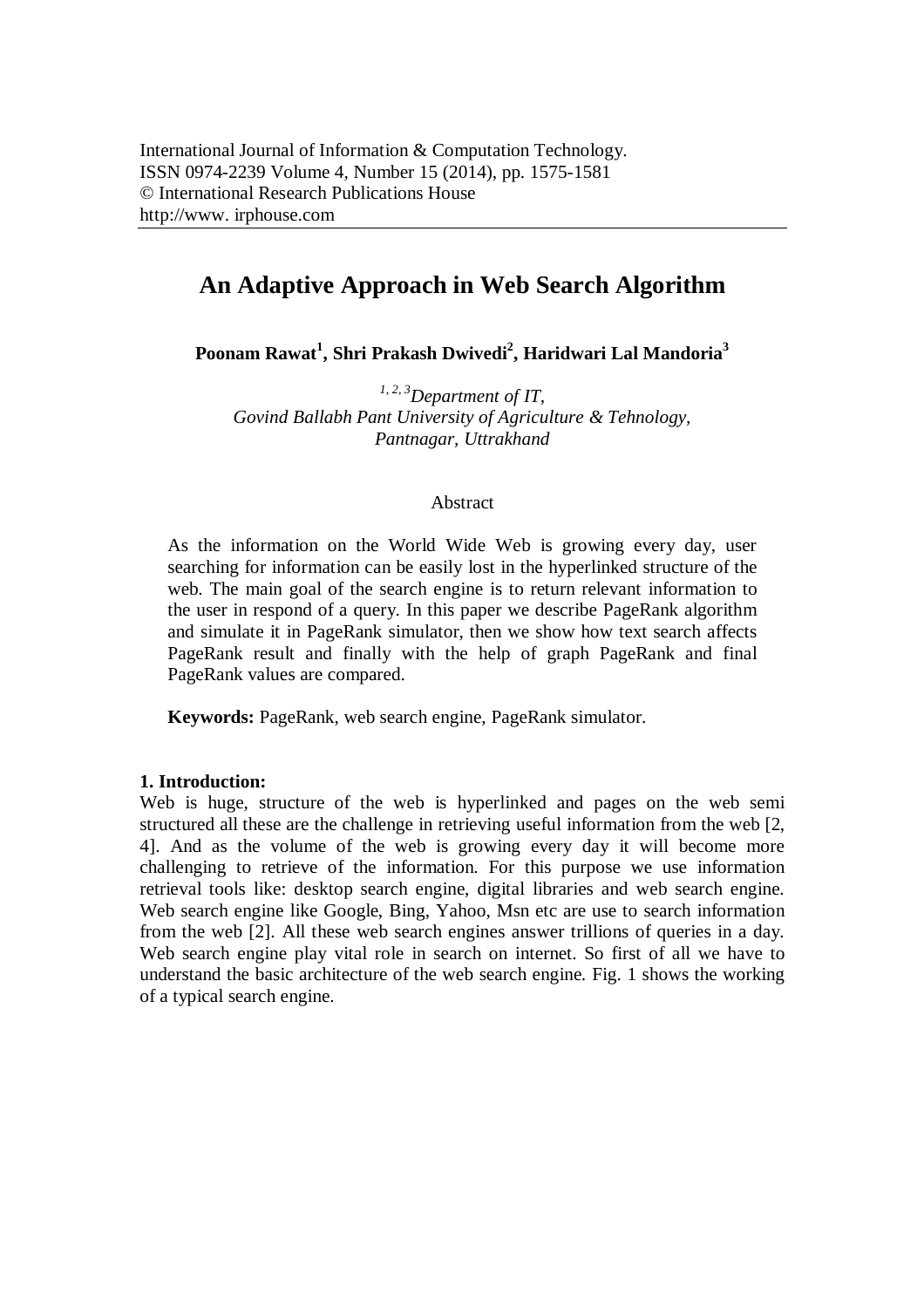

**Fig. 1. Web Search Engine Architecture**

In the back end of the web search engine we have crawler, indexer and index files. While in a front end we have search engine interface, query processor and ranking module. Crawler crawl the web via recursively visiting web pages through links between web pages then downloads the pages. Indexer extracts the keywords from the downloaded web pages and analyzed them. Then indexer builds index files having a table of keywords and their corresponding web pages. In the front end when user types a query in a search engine interface, query processor analyzes the query and breaks it into keywords. Then match the query keywords with index files keywords and then it returns a list of web pages. And finally ranking mechanism is done by ranking all the return web pages according to chosen ranking algorithm.

#### **2. Ranking mechanism:**

Ranking module play an essential role in web search engine, it is used by search engine for ranking search result. For a user queries it determines the order of the return pages in result. Generally the order of the web pages is depends on Popularity of the pages. Web pages' having high Popularity comes up in the returned result. Popularity is also known as Pagerank. Search engine's Results for a query should be arranged on descending order of Pageanks. Pagerank calculation is very critical part of search engine. For this purpose search engine uses page ranking algorithms. Basically page ranking algorithm are use to present the search result by considering the relevance, importance and content score [2]. Some of the most popular page ranking algorithms are PageRank algorithm, weighted Page Rank algorithm and Hyperlink-Induced Topic Search (HITS) algorithm [3].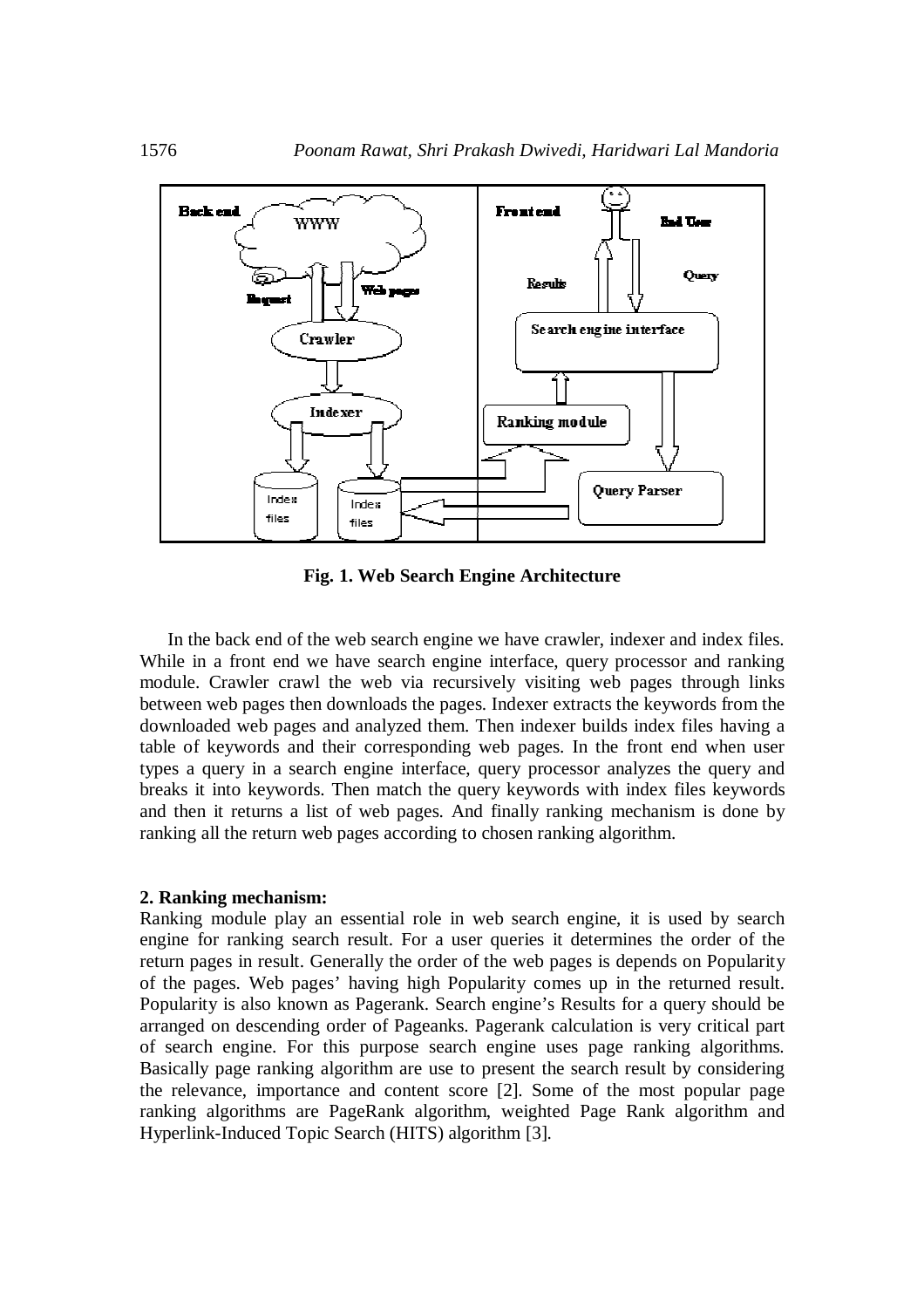### **2. 1. PageRank Algorithm:**

In 1996 at Stanford University Larry page and Surgey Brin developed a link analysis algorithm which is known as PageRank algorithm [6]. PageRank algorithm named PageRank after Larry Page, who is co founder of Google search engine. Google is very popular because of its PageRank algorithm. PageRank is Google's method for calculating importance of web pages in web by using the hyperlinked structure of web pages. Suppose we have two pages A, B and page A links to Page B. It means that Page A is saying that Page B is important. If page A links to Page B than we will say that Page A have forward link to Page B and Page B have backlink from Page B. Pagerank algorithm states that if a web page has some important backlinks to it than its outgoing links to other web pages also become important [3]. A simplified version of PageRank is shown in equation 1.

$$
PR(A) = \left(\frac{PR(T_1)}{C(T_1)} + \frac{PR(T_2)}{C(T_2)} + \dots + \frac{PR(T_n)}{C(T_n)}\right)
$$

Where PR(A) is the PageRank of Page A,  $PR(T_1)$  is the PageRank of a site having back link to Page A,  $C(T_1)$  is the number of forward links from that page And  $PR(T_n)/C(T_n)$  is calculated for each page which have backlink of page A. PageRank formula is recursive. To calculate PageRank of a page we need to know the PageRank of other pages. Therefore we started with any random value (normally with 1 for all pages) of PageRank and iteratively update these ranks using above formula and wait until they converge [5]. But there is a problem with this simplified ranking function, suppose we have two pages that point to each other but there is no outgoing links from this loop and there are some pages which have incoming links to one of them, then during iteration this loop will accumulate rank but will never distribute any rank, since there are no outgoing link. The loop forms a sort of trap which is known rank sink [1]. To overcome this problem a modification was made on PageRank formula. Modified Page Rank formula is:

$$
PR(A) = (1-d) + d\left(\frac{PR(T_1)}{C(T_1)} + \frac{PR(T_2)}{C(T_2)} + \dots + \frac{PR(T_n)}{C(T_n)}\right)
$$

Where d is damping factor and its value can be set between 0 and 1, we usually set the value of d to 0. 85. The damping factor is use to stop the other pages having too much influence.

#### **3. Proposed Solution:**

In our approach we are using Hypertext Markup Language (HTML) pages and rank these pages on the basis of the following web pages or HTML pages parameters:

 PageRank: Page Ranks of the pages are based on the hyperlinked structure of the web pages. We are calculating PageRank by using PageRank Simulator (PageRank sim). In PageRank sim web pages are shown as rectangular boxes and links between them is shown as directional edges.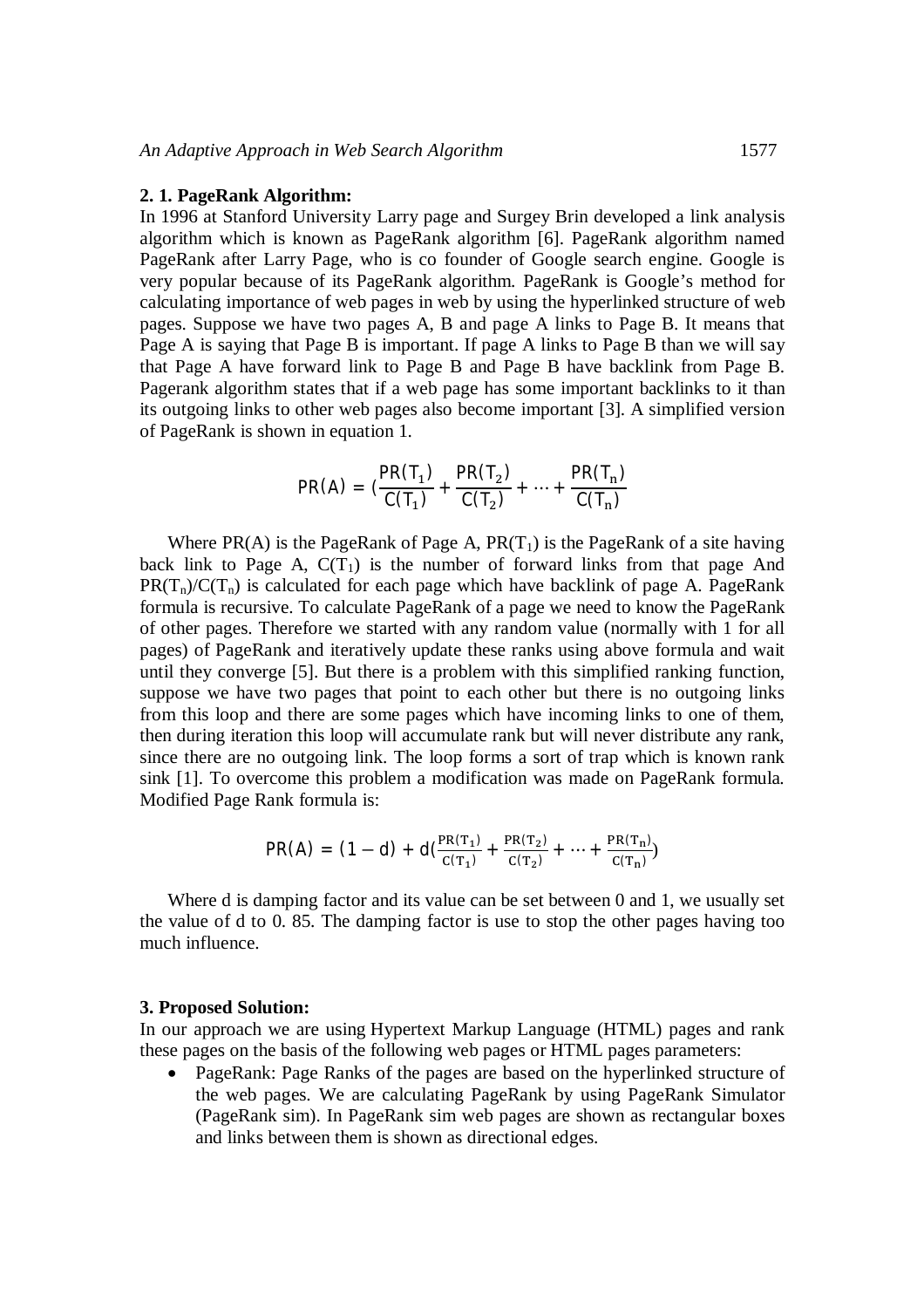- Title name: The most important on-page factor is  $\langle TITLE \rangle$  tag. Keywords on title name of web page are more valuable keywords than anywhere else on the page. If a page having desired keyword on its title then it will be more relevant than other pages which are not having desired keyword on their title because if keyword appears in the title then it appears in the content of pages at a high frequency.
- Filename: Importance of filename is similar to the title name.
- Bold and italic words: some special keywords are written in bold or italic form.
- Keyword density: A theoretical desirable ratio of the number of times your keywords occurs in a page to the total number of words on the page.
- Keyword location: if keyword placed near the top of the page than it carry more weight than words on bottom of the pages.
- Heading: heading tags are use to identify the different sections of a HTML page. In HTML pages we have  $\langle h1 \rangle$ ,  $\langle h2 \rangle$ ,  $\langle h3 \rangle$ ,  $\langle h4 \rangle$ , and  $\langle h5 \rangle$  heading tags.

In this research we have assigned some weighted value to these parameter according to their importance, which are shown in Table 1.

| Sr. No.                     | <b>Parameter Name</b>          | <b>Weighted value</b> |
|-----------------------------|--------------------------------|-----------------------|
|                             | PageRank                       | As calculated         |
| $\mathcal{D}_{\mathcal{L}}$ | Title name                     | 0.05                  |
| 3                           | File name                      | 0.05                  |
| 4                           | Heading $(h1, h2, h3, h4, h5)$ | 0.03                  |
| 5                           | Bold and italic                | 0.02                  |
| 6                           | Keword density                 | As calculated         |
|                             | Keyword on top 30 lines        | 0.01                  |

**Table 1**

## **4. Implementation and Results:**

We have implemented our project 'My Search' using C# as a language in Visual Studio 2012, SQL Server as a database and PageRank Simulator. We have a collection of web pages in which we have performed search for a query using 'My Search'. First of all we have created a hyperlink structure of all collected web pages in PageRank sim (shown in fig. 2) then PageRank sim have given us PageRank of all web pages by calculating it with the dumping factor=0. 85.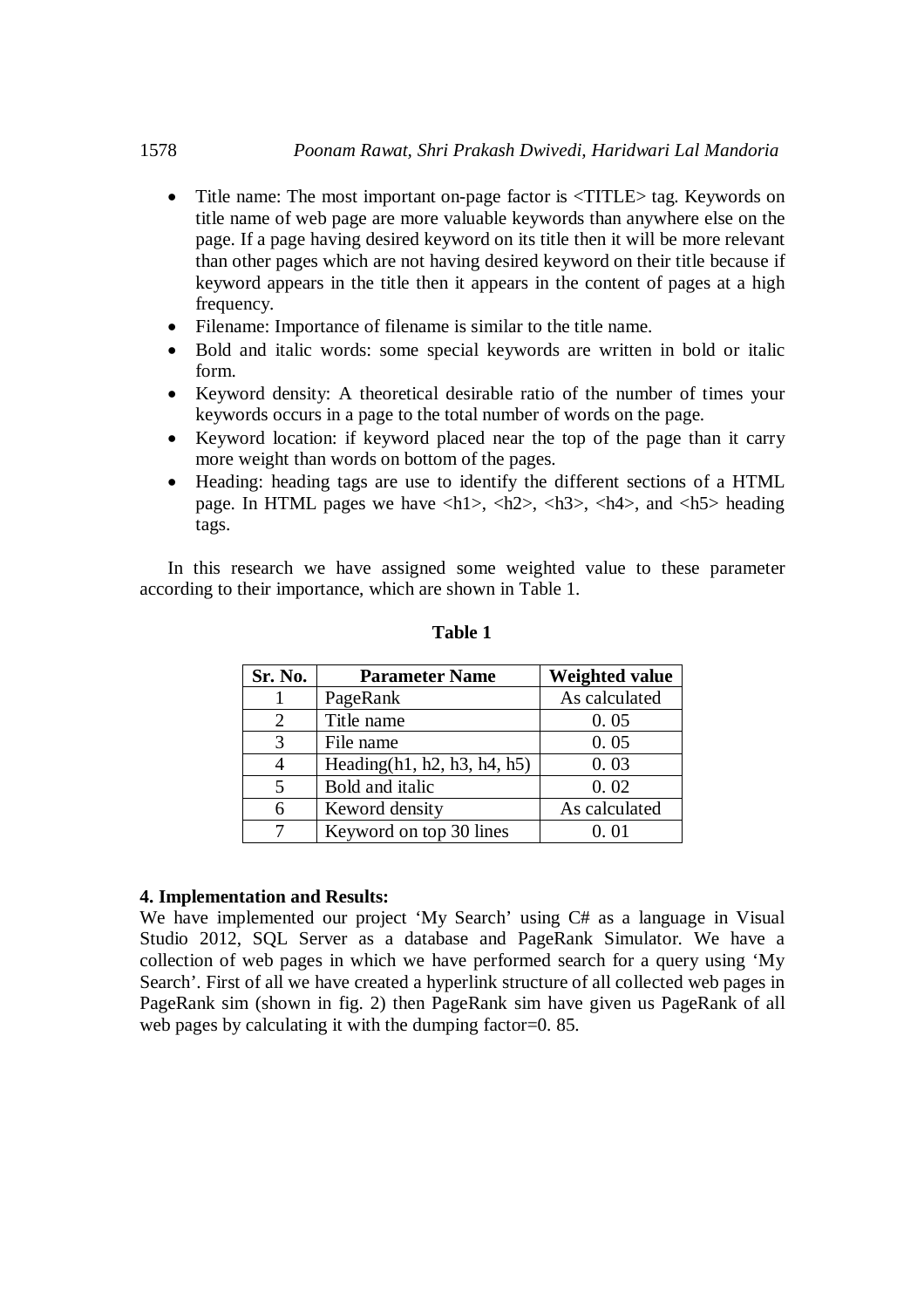

# **Fig. 2. Hyperlinked Structure of Web Pages with corresponding PageRanks in PageRank Sim.**

After this calculation we performed text search in this collection for Boolean or a simple queries (in a form of keyword). In text search module we have 7 parameters and each parameter has its own weighted values (Table-1). For each page it will calculate simple count value of keyword for all parameters then multiply it with corresponding weighted value.

| <b>Filename</b>                                    | <b>Filename count</b> | Title | <b>TOP 30 lines count</b> | <i>italic</i> | <b>Bold</b>  | Heading | Keyword dens Sum |               | Pagerank | <b>Final Pagerank</b> |
|----------------------------------------------------|-----------------------|-------|---------------------------|---------------|--------------|---------|------------------|---------------|----------|-----------------------|
| 15 Practical Grep Command Examples In Lin 1        |                       |       |                           | 0             | 0            | 8       | 0.0250752256     | 0.37507522567 | 0.103    | 0.478075225677031     |
| grep Searching for Words Linux Journal.htm 1       |                       |       |                           | 0             | 8            | 0       | 0.0152671755     | 0.28526717557 | 0.126    | 0.411267175572519     |
| How to grep multiple words or strings - Linux  1   |                       |       |                           | 0             | $\mathbf{0}$ | 0       | 0.0127795527     | 0.12277955271 | 0.145    | 0.267779552715655     |
| Search Text File In UNIX htm                       | 0                     | 0     | 14                        | 0             | 0            | 0       | 0.0162037037     | 0.15620370370 | 0.096    | 0.252203703703704     |
| How can I use grep to find a word inside a fo 1    |                       |       |                           | 0             | 0            | 0       | 0.0229147571     | 0.13291475710 | 0.043    | 0.175914757103575     |
| linux - How to search contents of multiple pdf 0   |                       | 0     |                           | 0             | 0            | 0       | 0.0181038589     | 0.02810385898 | 0.134    | 0.162103858980467     |
| Linux Find a string in files and display just th 0 |                       | 0     | 0                         | 0             | $\mathbf{0}$ | 0       | 0.0194444444     | 0.01944444444 | 0.028    | 0.0474444444444444    |
| how do i search for strings from multiple files 0  |                       | 0     | 0                         | 0             | 0            | 0       | 0.0046649703     | 0.00466497031 | 0.021    | 0.0256649703138253    |
|                                                    |                       |       |                           |               |              |         |                  |               |          |                       |
|                                                    |                       |       |                           |               |              |         |                  |               |          |                       |
|                                                    |                       |       |                           |               |              |         |                  |               |          |                       |
|                                                    |                       |       |                           |               |              |         |                  |               |          |                       |
| III.<br>$\overline{4}$                             |                       |       |                           |               |              |         |                  |               |          |                       |

**Fig. 3. Search result in** *MySearch* **for** *Grep* **query**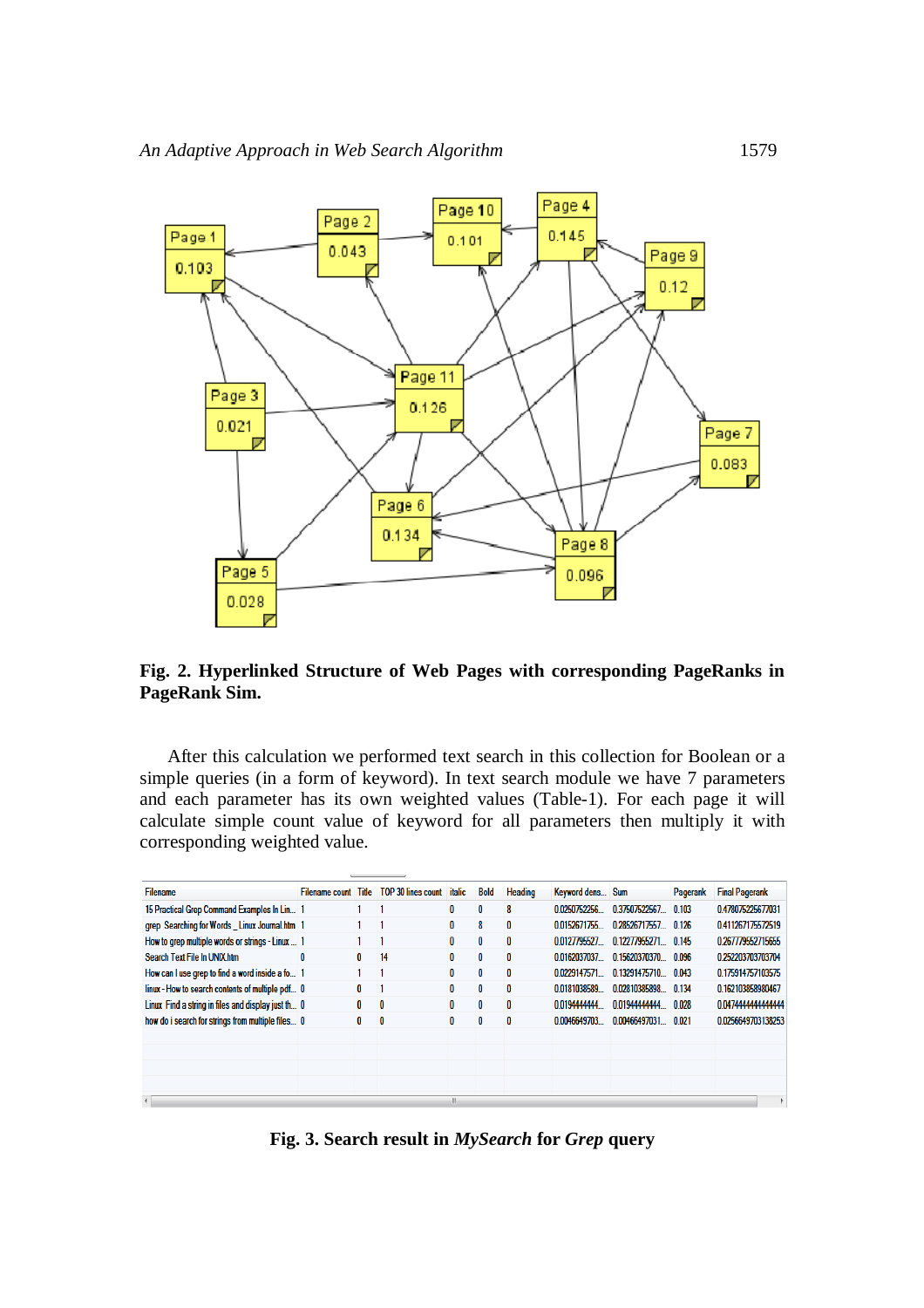Then it will sum up all the calculated values for individual pages and will add this to their corresponding PageRank (calculated using PageRank Sim) of pages. And this will be the final Pagerank of web pages. In fig. 4 we have shown the search results of My Search for a keyword 'grep'. In fig. 4, graph shows the comparison between pagerank and final PageRank values using the above results. It shows how text search result changes the final pagerank values. It can be seen that in search results which are calculated without using text search, the web page "how to grep multiples word or string", has highest PageRank value while in final PageRank we have highest page rank value for the web page "15 practical grep command example in Linux".



**Fig. 4. comparison between pagerank and final PageRank**

# **5. Conclusion:**

Ranking module plays vital role in search engine. When a person enters a query in search engine, search engine looks on index files to get the list of web pages(which can be thousands of web pages) containing query keywords and then search engine rank them according to PageRank values of web pages. But there is a problem that all return result does not contain relevant information. Generally user access only top 10 or 20 return results of search engine for a query. In our research we use 7 parameters which can be calculated using text search to evaluate the rank of the pages. Our focus is to return only relevant results on the top. In future we can also use some other parameters to improve the ranking of the web pages.